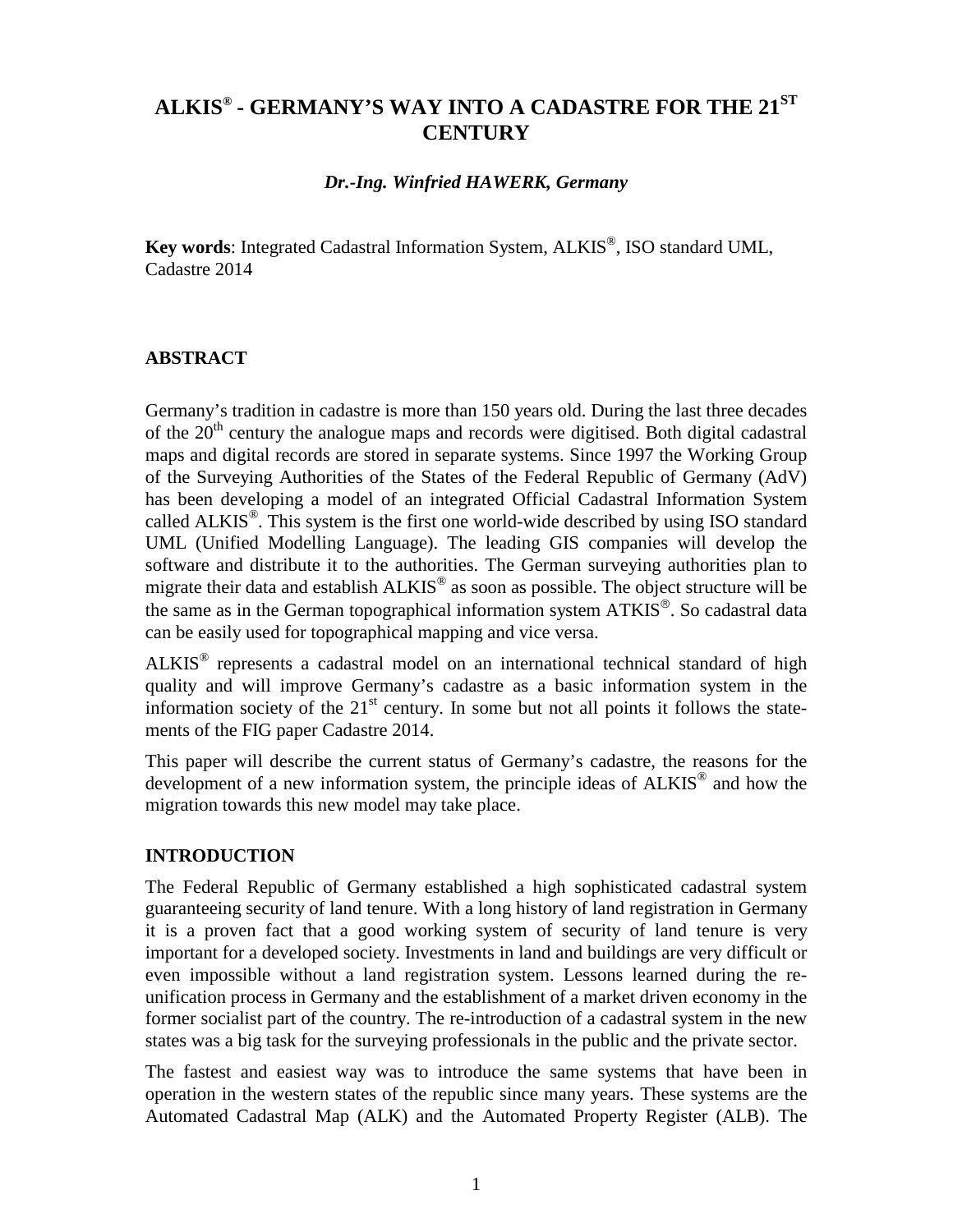digital cadastral data base became a basic Land Information System for an increasing number of users in the public and private sector.

The roots of ALB and ALK development date back to the 70s and 80s of the last century. Further development of these software systems seems not to offer future oriented solutions. Modern developments in object-oriented data bases, international standards and computer technology and the need to avoid inefficient work flows are the reasons for the German surveying authorities to follow a new and future oriented design of an Integrated Official Cadastral Information System ALKIS® in combination with a redesign of the Official Topographic and Cartographic Information System ATKIS<sup>®</sup>.

#### **DEVELOPMENT OF GERMAN CADASTRAL DATA BASES**

#### **Organisation of the Surveying Administration in Germany**

With respect to the federal constitution of Germany the responsibility for legislation in the field of cadastre is in the hand of the states. The 16 states have passed various, basically uniform, laws in the field of surveying. The different tasks are therefor not carried out by a central surveying authority responsible for the Federal Republic of Germany, but essentially by the Surveying and Mapping Administrations of the states. Tasks to be attended on a federal level are partly performed by the Federal Office for Cartography and Geodesy (BKG), an agency under the authority of the Federal Ministry of the Interior, but BKG is not responsible for cadastre. There is no federal institution responsible for cadastre supervising the authorities on a state level.

The State Survey Offices and the responsible Ministries of the states co-operate through the 'Arbeitsgemeinschaft der Vermessungsverwaltungen der Länder der Bundesrepublik Deutschland' (AdV) (Working Committee of the Surveying Authorities of the States of the Federal Republic of Germany) to discuss technical matters of fundamental and national importance with a view to finding uniform regulations. Among others a main task of AdV is co-operation in the development and application of technical procedures, especially in the field of basic surveying, of the  $ATKIS^{\circledcirc}$  system, as well as the cadastral data bases. Therefor although cadastre in Germany is in the responsibility of the 16 states the cadastral data bases are highly uniform with only a few small but sometimes surprising exceptions.

#### **The Current Situation of Digital Cadastral Data Bases in Germany**

The Land registration system in Germany is a duplex system. The legal situation of each parcel is described in the land register called "Grundbuch". The geometric description of all boundaries in the Automated Cadastral Map (ALK), field records and textual records in the Automated Property Register (ALB) is in the hand of the cadastral authorities. Only Grundbuch and cadastre in combination are able to give a complete overview about legal and de facto land tenure. Both registers must be constantly updated and kept in correspondence with each other (DVW 1993).

Beside its legal task of securing land tenure the cadastre became a basic Land Information System (LIS) of great variety and flexibility for planning, environmental protection and a lot more issues.

The interface to the customers' data base is represented through the Unique Data Base Interface (EDBS) for ALK, if not DXF or TIFF format are required. Digital ALB data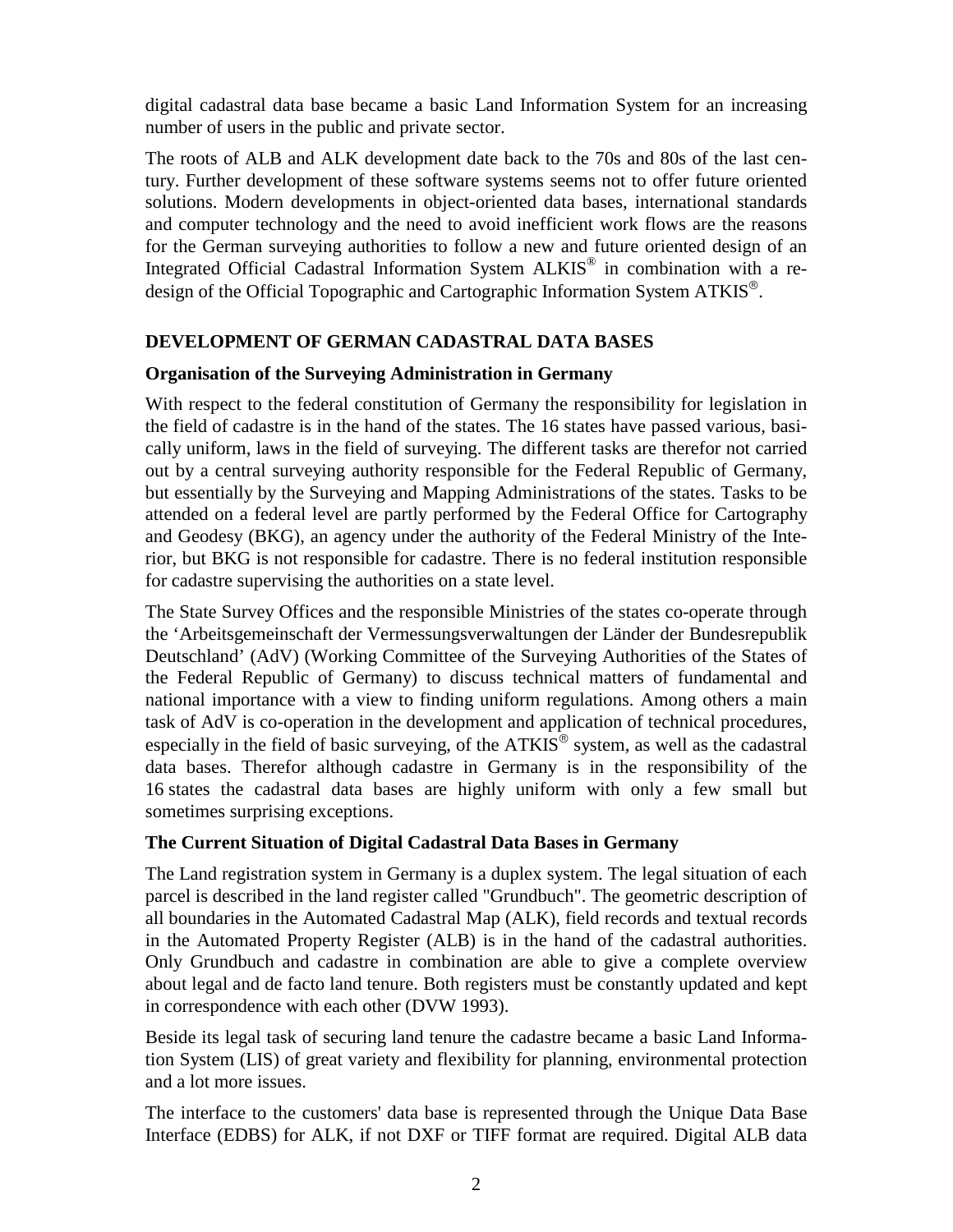can be distributed by using an interface called WLDG which produces ASCII data. Both interfaces were developed by the surveying authorities, not following international standards (they did not exist in that time) but accepted by most users of cadastral records in Germany.

#### **Automated Property Register (ALB)**

The descriptive part of the real estate cadastre contains essentially data on

- the individual parcels as e.g. code of parcel number, area, and place name,
- the results of soil evaluation,
- the land uses,
- the determinations under public law concerning the permissible areas, as e.g. references to public obligations or nature reserves,
- the owners of the parcels or holders of an interest in parcels and
- further parcel-related data.

The structure and content of ALB has been harmonised at a nation-wide level. ALB has been in full operation in all states since many years. The eastern states of Germany have implemented ALB during the process of re-unification. ALB contains detailed information of approximately 61.3 million parcels in Germany.

#### **Automated Cadastral Map (ALK)**

The establishment of ALK has a history of more than ten years. The basic concept of ALK dates back to 1975.

The objectives of ALK are that the data shall be

- in vector format independent from scales,
- free of redundancy,
- object-oriented and
- capable for generating seamless maps.

Following the principal theoretic guidelines of this concept the consequence would have been the re-surveying of many parcels to generate geometrically accurate data -a very long-term project.

The pressure of user groups requiring a 100 % coverage of digital maps in a short period of time motivated most states to create a basic version of ALK by digitising the analogue cadastral maps. Especially in the eastern states this is a still ongoing process. In most urban areas ALK is in full operation. The status of ALK in Germany is shown in Picture 1.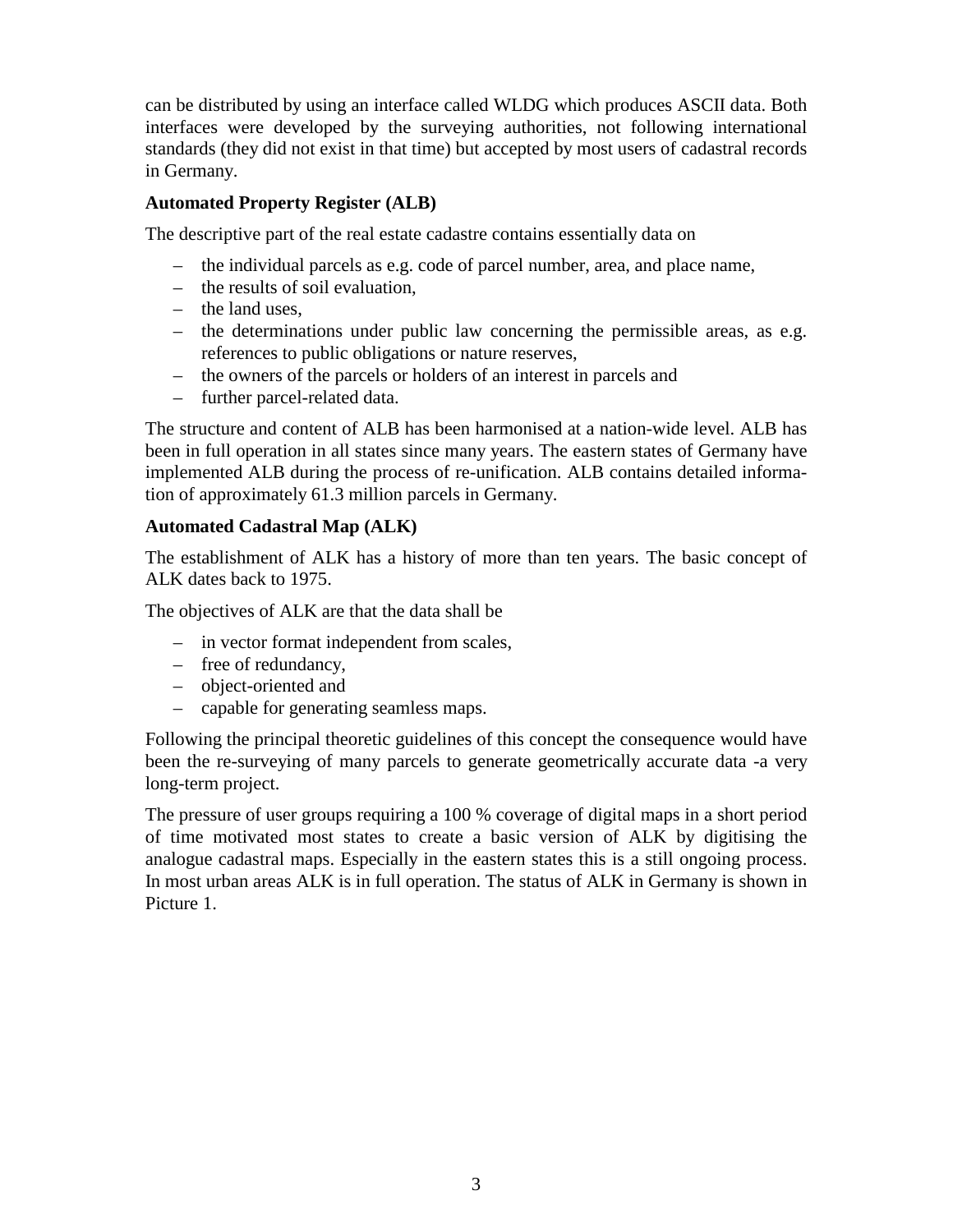

 $\Box$  0 - 10 %  $\Box$  11 - 30 %  $\Box$  31 - 50 %  $\Box$  51 - 80 %  $\Box$  81 - 100 % **Picture 1**: Status of ALK in Germany (AdV, 1999)

### **REASONS FOR RE-DESIGN**

A concept of an integrated cadastral data base was already designed 30 years ago but has never been carried out. The limited capacities of data processing equipment did not allow an integrated approach to this concept.

Therefore ALB and ALK were developed as independent software solutions. Two independent data bases without mutual object structures cause some problems in maintenance, exchange and consistency of data. In consequence frequent inefficient checks are necessary in order to harmonise the redundant data in both data bases.

In addition to these developments the Official Topographic and Cartographic Information System ATKIS<sup>®</sup> was established throughout the whole republic. ALK, ALB and  $ATKIS^{\circledR}$  do not have the same object structures which makes a straight data exchange almost impossible even if some features in  $ATKIS^{\circledR}$  could be derived out of ALK or ALB and vice versa.

Despite these facts ALB, ALK and  $ATKIS^{\circledcirc}$  became the most important basic data for GIS in Germany used for a wide range of applications in the private and public sector. Increasing demands from the real estate market, banks, navigation companies etc. put a high pressure on the surveying authorities to establish a National Spatial Data Infrastructure based on these data.

The approaches aiming at GIS interoperability like the ones which are coming up from the concepts of the international standardisation organisations CEN and ISO and especially from the Open GIS Consortium OGC play an important role for future decisions (AdV 1999). ALB, ALK and  $ATKIS^{\circledR}$  are not able to meet these modern technical requirements. When ALB and ALK were developed standards for data bases did not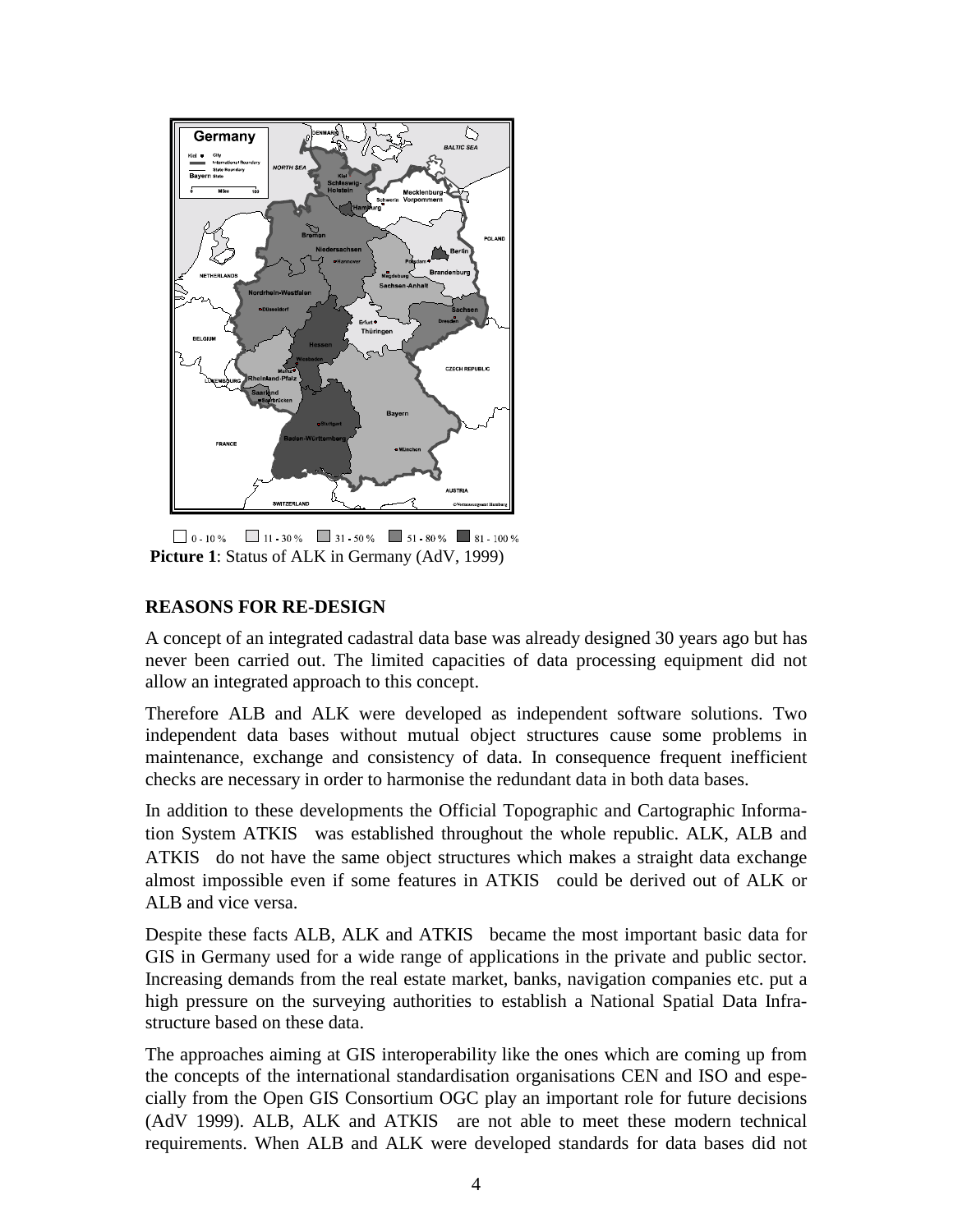exist. Especially ALB was not designed for using a commercial relational data base management system.

Considering these facts and trends AdV decided in 1995 not to invest in these software solutions in future, only to guarantee sustainability of the systems until 2005, but to invest in the development of a new integrated data base model for cadastre and topography, free of redundant data with a uniform object structure.

### **GENERAL ASPECTS FOR A MODERN CADASTRAL DATA BASE IN GERMANY**

AdV decided that a further development of  $ATKIS^{\circledast}$  could only be seen in context with a re-design of the cadastral information systems. The result of a first rough analysis of the situation brought out that 75 % of all information to a parcel stored in ALK and ALB are redundant. An object oriented data base model of the entire cadastre seems to be meaningful and as a result of a market observation of current GIS software as well feasible.

These were determining factors for AdV to establish a group of experts with the task to elaborate a concept for an integrated software solution for the cadastre in Germany. This system called  $ALKIS^{\circledast}$  in combination with the new  $ATKIS^{\circledast}$  is designed to

- process all necessary cadastral and topographical data for a parcel based map and register of land owners, land use and more unified basic data for the entire Republic,
- control the use and maintenance of the system and to
- enable the use of the entire geographical data of the surveying authorities for all users via a meta data system including quality information for all data and a standardised data interface for  $ALKIS^{\circledast}$  and  $ATKIS^{\circledast}$ . Of course links of the users' specific data they already linked to  $ALK$ ,  $ALB$  or  $ATKIS^{\circledcirc}$  still have to be possible in the new systems without reasonable new investments on their side. They can trust in the sustainability of their investment in data.

The object catalogues and data of  $ALKIS^{\circledast}$  and  $ATKIS^{\circledast}$  shall be harmonised in order to allow a vertical data flow avoiding data redundancy and double work in data acquisition and data processing. AdV followed the idea only to design and to describe the data base model. The GIS industry shall carry out the software solutions. The new  $ALKIS^{\circledR}$  standard therefor has to guarantee sustainability as well for the GIS industry in order to protect their long-term investment in the future  $ALKIS^{\circledast}$  software development. Essential for this approach is the use of a standardised data base description language with graphical and lexical features (AdV 1999).

Of course one major claim is the option for a complete automated migration of the ALB, ALK and  $ATKIS^{\circledast}$  data into the new target systems.

The access to  $ALKIS^{\circledast}$  data is restricted respecting the regulations of protection against the misuse of personal data. The access to  $\widehat{ALKIS}^{\circledR}$  for individual users are manifested in user profiles.  $ALKIS^{\circledR}$  produces access protocols to allow the observation of correct use by the data protection commissioners.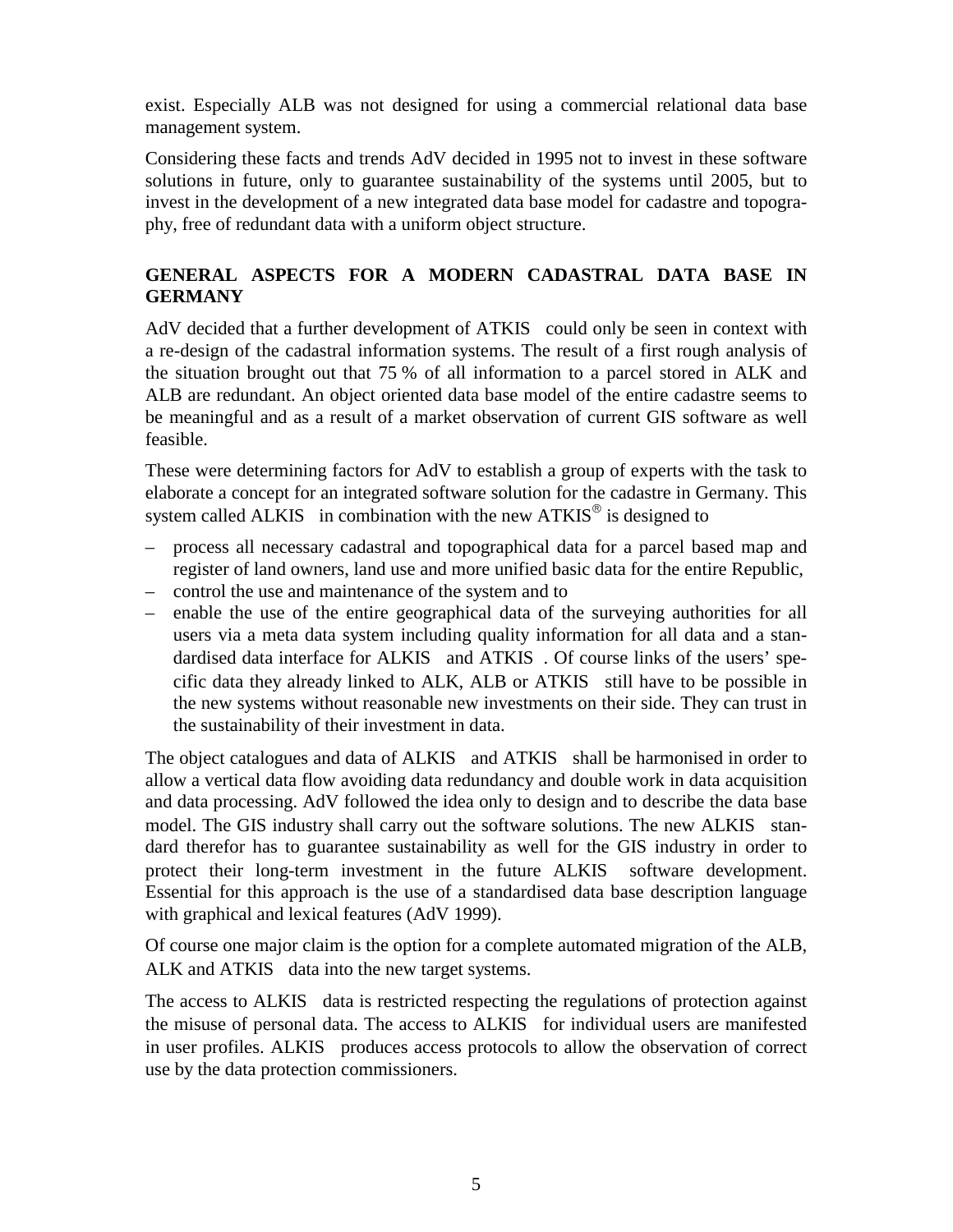# **PRINCIPLES OF THE ALKIS<sup>®</sup> MODELLING**

Besides developing a conceptual data model it is essential for a comprehensive description of an application to develop a model of methods and a model of processes which allow to set the data in a functional interdependence and define the dynamic behaviour of the application.

A suitable way to describe data and methods in an application is object oriented modelling. Methods in object oriented models are a part of objects and data are parameters of methods. In  $ALKIS^{\circledast}$  as an integrated data model for maps and descriptive data principles have to be defined and documented for geometric specifications between spatial contents under each other, general specifications between non spatial contents under each other and between spatial and non spatial contents.

A major term of the data model is the object in form of spatial or non-spatial elementary objects. They are the smallest units in this data model and are defined through constant attributes and relations. The geometry (e.g. parcels, buildings) is defined only by the spatial elementary objects with topological (nodes, edges, faces) and geometrical (points, curves, surfaces) primitives. The non-spatial elementary objects (e.g. land owners) have no geometrical or topological features but can be administrated together with the spatial elementary objects and are linked to them by relations.

Combined objects (e.g. survey control points) can be modelled by a combination of any spatial and non-spatial elementary objects. These objects can be established on different hierarchical levels. They don't have a geometry or topology but contain at least one elementary object.

Initially  $ALKIS^{\circledast}$  was modelled by using the draft documents of the data base description language EXPRESS (EXPRESS-L for the lexical and EXPRESS-G for the graphical part) developed by the European Standards Body CEN. New developments on the fields of international standards forced AdV to reshape the description on the ISO standard Unified Modelling Language (UML) and for the definition of the data interface Extensible Markup Language (XML) documented in ISO standards 15046. The development of these standards reached a level where fundamental changes are not expected.



# **DATA AND PROCESSES**

Picture 2: ALKIS<sup>®</sup>-ATKIS<sup>®</sup> data and processes

The tasks of the surveying authorities are data acquisition, qualification, operation (setting up and maintenance of data), application and data transfer. Each of these tasks may be defined as a process. Relations between data and processes in AdV-terminology are shown in Picture 2. By definition through AdV the data acquisition process and the captured data itself shall not be modelled by ALKIS<sup>®</sup>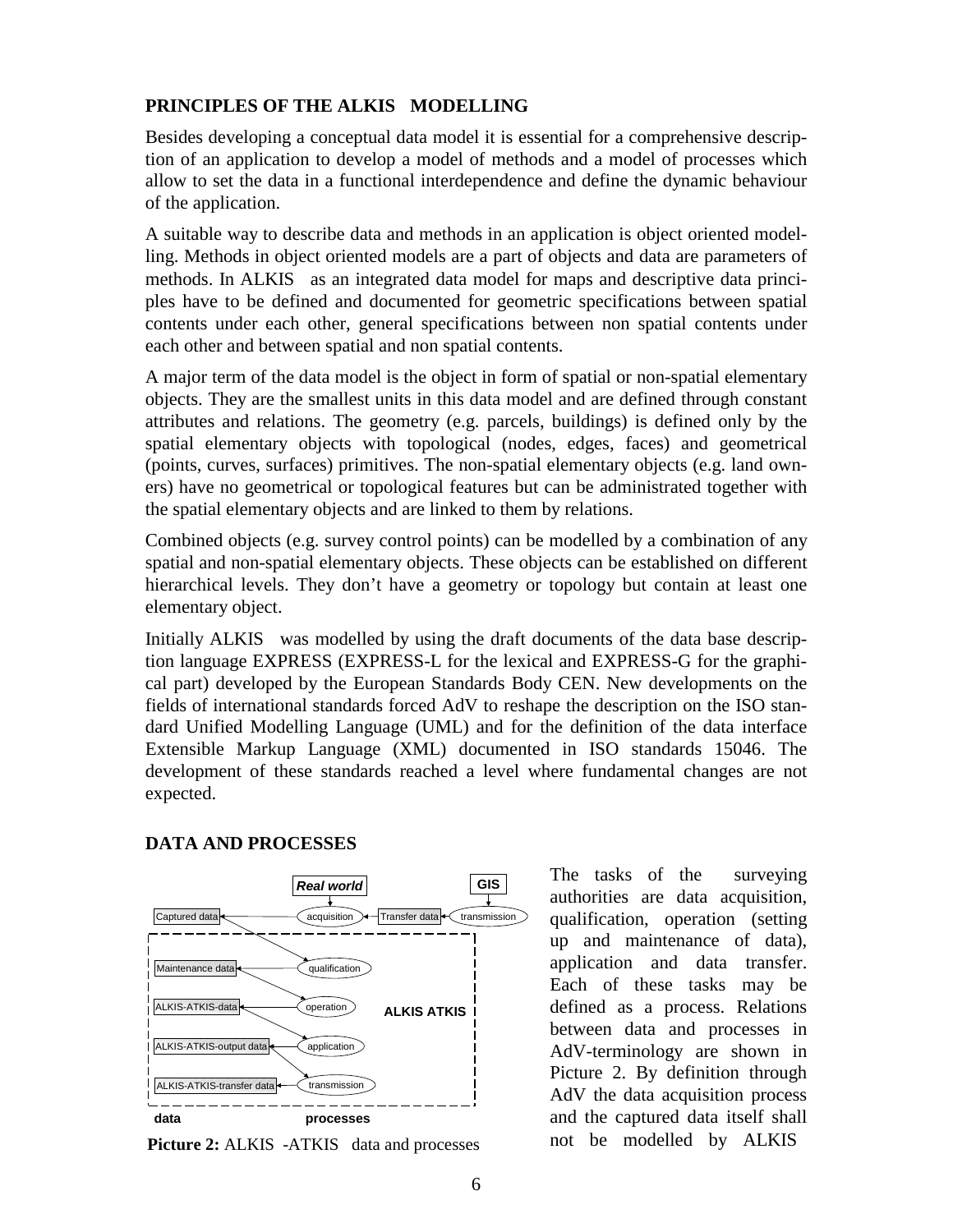because these processes are and will be designed individually by each state depending on different methods of data acquisition or different data sources.

#### **Data Acquisition Process**

The sources for the data acquisition can be found in the real world with its objects and natural manifestations. The methods for data acquisition are the well known survey methods as well as data capture by digitising or import from other GIS.

The target data of this process are the captured data which are basic for the maintenance of the official data bases.

# **Qualification Process**

In this process the captured data are transformed into maintenance data. This process of quality assurance guarantees that the data are in accordance to the required quality conditions of ALKIS<sup>®</sup>. The data are tested for actuality, consistency and plausibility. After having passed this tests successfully the data are used directly to maintain the cadastre.

### **Operation Process**

This process combines the activities for implementation and maintenance of ALKIS<sup>®</sup>. The implementation is seen as a special case of data maintenance. In this process the data (the data as such and the meta information) that were produced in the qualification process are transformed into  $ALKIS^{\circledR}$  and  $ATKIS^{\circledR}$  data by the methods deleting, registering, changing or changing their spatial reference.

### **Application Process**

This process transforms  $ALKIS^{\circledast}$  or  $ATKIS^{\circledast}$  data into output data due to the given standards as

- data sets for universal data processing by the users via the new Standard Data Exchange Interface NAS or the old WLDG and EDBS,
- processed data with a defined content in a unique presentation on paper or as digital data in TIFF or DXF or other data formats or
- maintained data after the operation process (difference updates) via the NAS.

# **Transfer Process**

In this process data from other GIS shall be imported in  $ALKIS^{\circledast}$  or  $ALKIS^{\circledast}$ -ATKIS<sup>®</sup> data shall be distributed to customers. This process supplements the output data with transfer functions to produce transfer data for the customers' GIS systems.

# **Standard Data Interface NAS**

The development of a standard data interface operating with most GIS software is an important factor for data distribution. The currently existing interfaces EDBS for ALK and WLDG for ALB can only be used for a limited time in future. They need to be redesigned. The new NAS interface will be developed by using ISO standards 15046 for XML (Geographic information).

# **MIGRATION CONCEPTS**

The migration from the old systems ALB and ALK into the new systems ALKIS<sup>®</sup> and  $ATKIS^{\circledR}$  is only feasible by automated processing using the NAS interface. The advan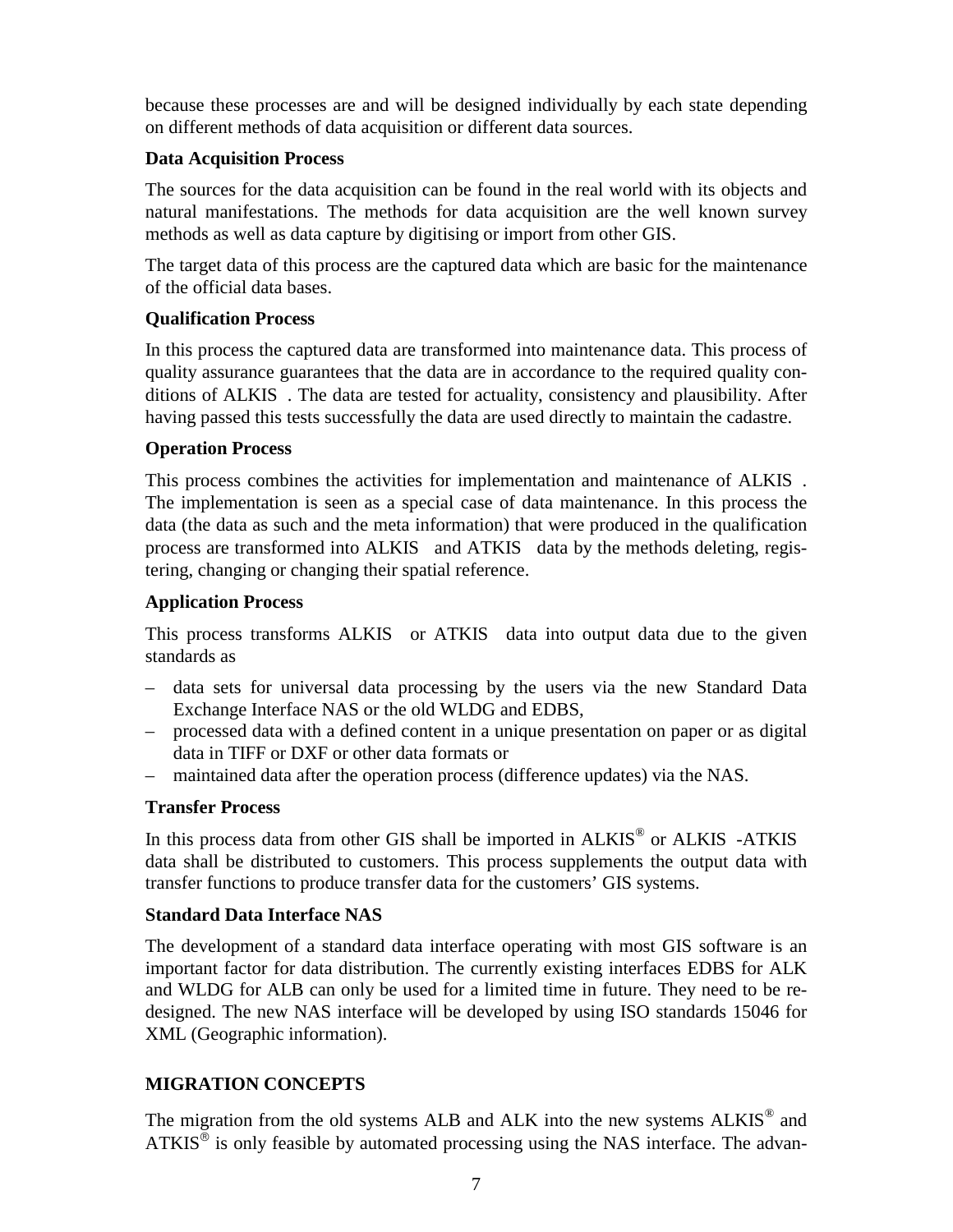tages of the new system can only be achieved when the migration process is successfully and completely finished. The migration generates investments on the customers' side in new software as well as in the migration process itself. This will be appreciated individually by each customer only in a balanced cost and benefit situation. Until that point is reached the users will require to be supplied with data they are able to process with their current software which means data transferred via the old data interfaces EDBS and WLDG. This requires the following steps (Picture 3):



**Picture 3:** data supply for customers in different stages

- 1. development of interface A to transfer ALK or  $ATKIS^{\circledR}$  data via EDBS to NAS,
- 2. development of interface B to transfer ALB data via WLDG to NAS,
- 3. data supply via EDBS, WLDG or NAS possible,
- 4. development of the new ALKIS-ATKIS data base,
- 5. establishment of the new data base by migration, deleting the old  $ATKIS^{\circledcirc}$ , ALK and ALB data base,
- 6. development of interface C with the option to deliver data from the new ALKIS-ATKIS data base via NAS or EDBS and WLDG.

General requirements for the migration process are

- ALK and ALB are in operation for the entire area which shall be migrated,
- consistency of data with regard to the structures and contents as well as correspondence of redundant ALK and ALB data with regard to contents,
- the data interface shall be in operation to import the data into the  $ALKIS<sup>®</sup>$  system.

A key role in the preparation for the migration process play the object catalogues containing all objects, attributes and relations showing which elements of the previous systems can be assigned to the  $ALKIS^{\circledR}$  elements.

The migration process is a complex project but has to be finished in a very short time. The process is separated in four stages:

- clearing up the data due to the requirements listed above,
- migration using the NAS interface to prepare the data for an import into the ALKIS®-ATKIS<sup>®</sup> world,
- data import in  $ALKIS^{\circledast}$  and formation of  $ALKIS^{\circledast}$  objects and
- tests of consistency, completeness and plausibility of data using specific test routines and elimination of detected errors.

#### **STATE AND FUTURE DEVELOPMENT OF THE PROJECT**

AdV's activities in modelling  $ALKIS^{\circledR}$  and  $ATKIS^{\circledR}$ , the definition of standard output products based on a XML interface and the meta data catalogue based on UML are completed. The NAS interface will be derived automatically from the UML model. This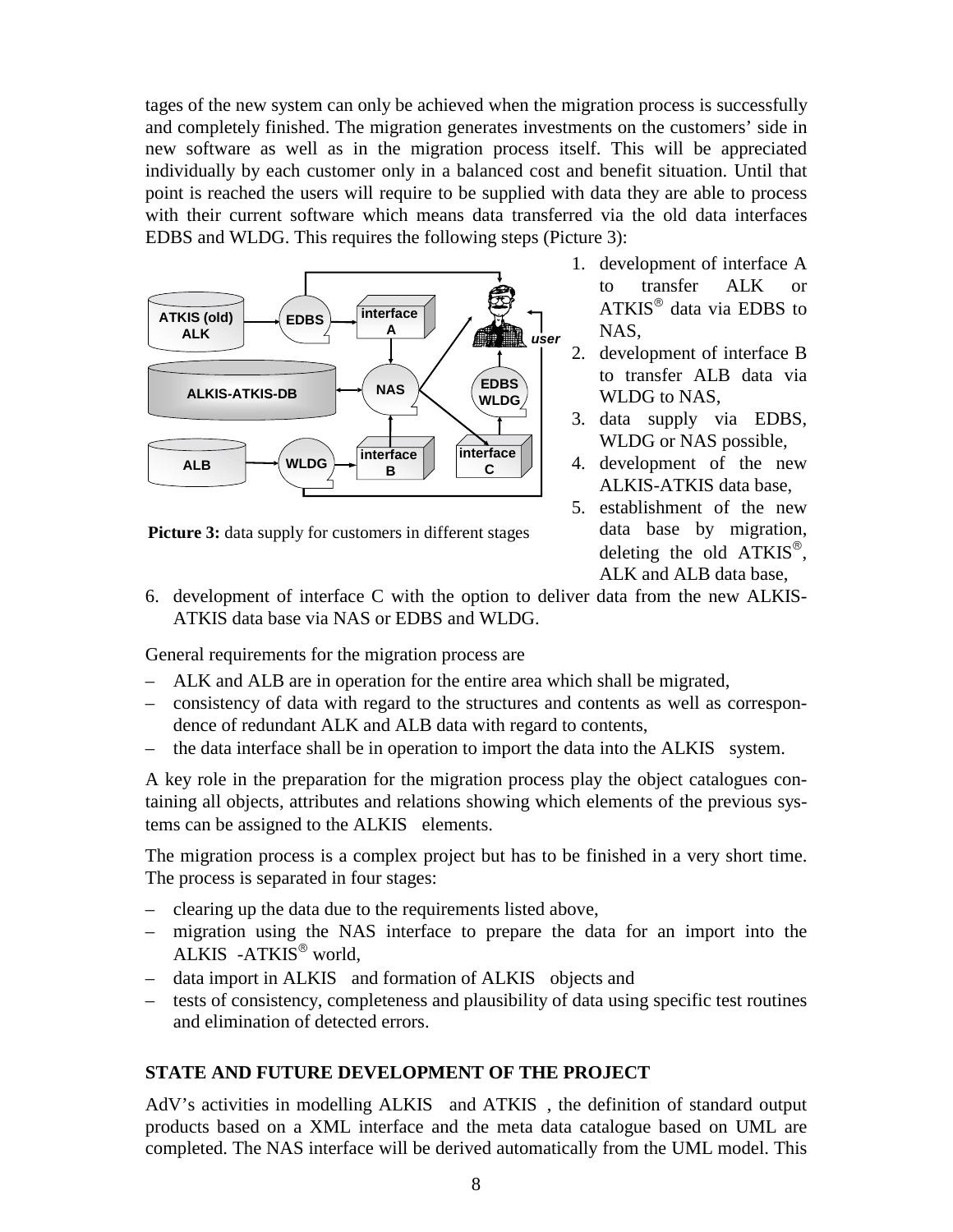means that most AdV activities concerning the process of modelling ALKIS<sup>®</sup> and  $ATKIS^{\circledR}$  are completed. The member states in AdV agreed upon the basic contents of  $ALKIS<sup>®</sup>$  and guarantee a unique standard for the system and data in  $ALKIS<sup>®</sup>$  for the entire country.

ISO established a test bed for ALKIS® to test the standards for feasibility.

An AdV task force of representatives in co-operation with the Ministries of Justice developed a data interface for the data exchange between ALKIS<sup>®</sup> and the Grundbuch systems.

Some GIS companies introduced already ALKIS<sup>®</sup> prototypes during the INTERGEO<sup>®</sup> 2000 Exhibition in Berlin. Most of these prototypes have been developed with OGC simple features under Oracle 8i spatial. The migration process has been tested with real ALB and ALK data. The results shown there confirm that  $ALKIS<sup>®</sup>$  seems to be an excellent cadastral model for at least the next decade.

Some states in Germany are already on the track to establish  $ALKIS^*$ , most states are planning and preparing the migration process. All states committed themselves to start with the implementation of  $ALKIS^{\circledast}$  not later than 2005.

Both the public sector and the GIS companies have successfully designed and developed a future oriented cadastral information system. Most statements of FIG Commission 7 paper Cadastre 2014 are no longer science fiction in Germany.

#### **REFERENCES**

- **Deutscher Verein für Vermessungswesen (DVW)**: 1993, Organisation of Surveying and Mapping in the Federal Republic of Germany, Schriftenreihe 10/1993, Verlag Konrad Wittwer GmbH Stuttgart, ISSN 0940-4260
- **Arbeitsgemeinschaft der Vermessungsverwaltungen der Länder der Bundesrepublik Deutschland (AdV)**: 1999, Übersicht zur Verfügbarkeit geotopographischer Daten und digitaler Daten der Liegenschaftskarten, Landesvermessungsamt Baden-Württemberg
- **Arbeitsgemeinschaft der Vermessungsverwaltungen der Länder der Bundesrepublik Deutschland (AdV)**: 1999, Amtliches Liegenschaftskataster-Informationssystem (ALKIS®) Teil I: Zielsetzung des AdV-Konzeptes, Version 07.0
- **Arbeitsgemeinschaft der Vermessungsverwaltungen der Länder der Bundesrepublik Deutschland (AdV)**: 1999, Amtliches Liegenschaftskataster-Informationssystem (ALKIS®) Teil II: Grundsätze der ALKIS®-Modellierung, Version 07.0
- **Arbeitsgemeinschaft der Vermessungsverwaltungen der Länder der Bundesrepublik Deutschland (AdV)**: 1999, Fortschreibung des AdV-Konzepts für die Modellierung der Geoinformationen des amtlichen Vermessungswesens
- **Arbeitsgemeinschaft der Vermessungsverwaltungen der Länder der Bundesrepublik Deutschland (AdV)**: 1999, Modellierung der Geoinformationen des amtlichen Vermessungswesens, Grobkonzept einer möglichen Realisierung einer XML – basierten Datenaustauschschnittstelle, Prüfung der Notwendigkeit eines Prototyping
- **E. Jäger, A. Schleyer, R. Ueberholz**: AdV-Konzept für die integrierte Modellierung von  $ALKIS<sup>®</sup>$  und  $ATKIS<sup>®</sup>$ , Zeitschrift für Vermessungswesen ZfV, Juni 1998, page 176